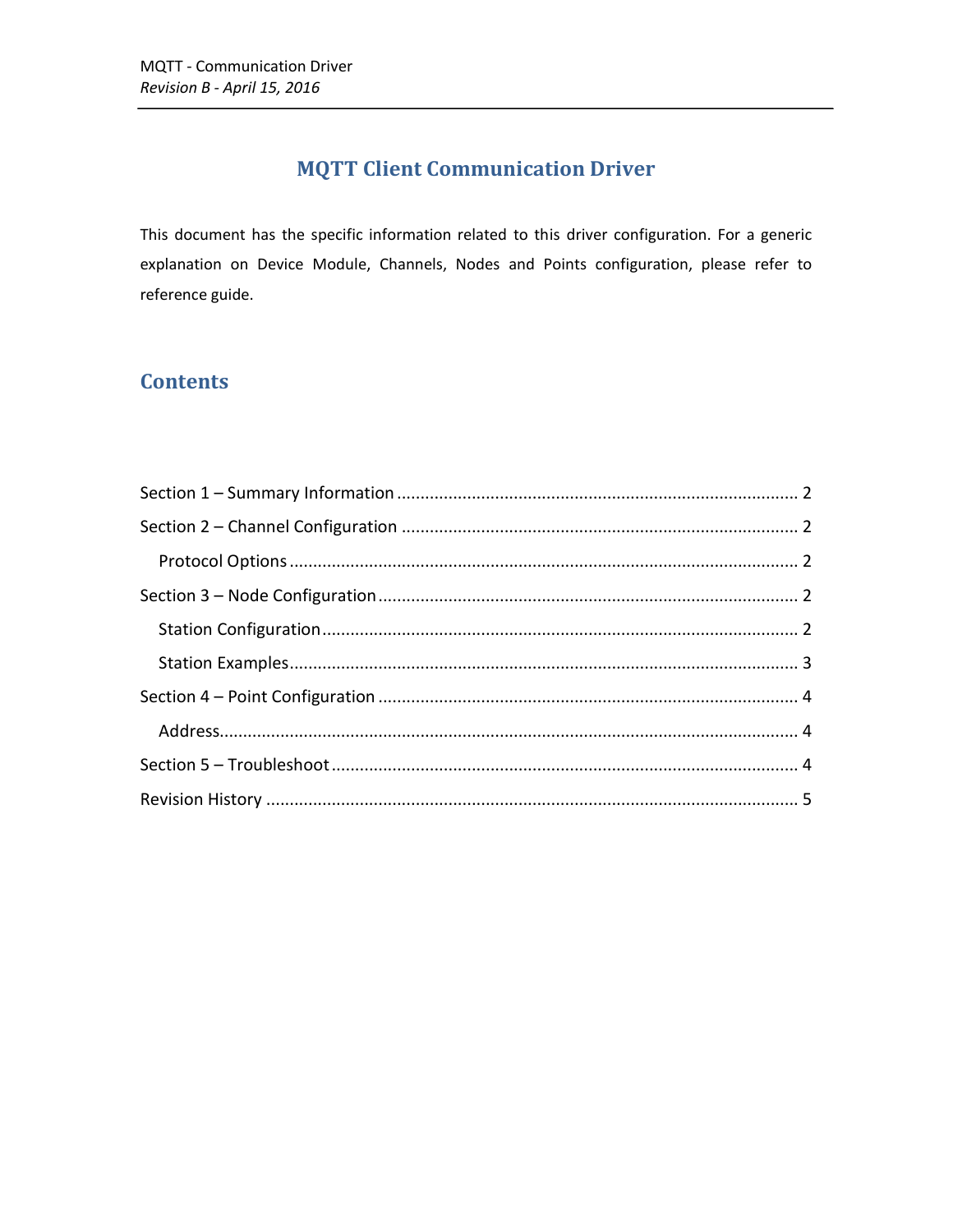## <span id="page-1-0"></span>**Section 1 – Summary Information**

#### **Communication Driver Name**: MQTT

**Implementation DLL**: T.ProtocolDriver.MQTT.dll

**Interface**: TCPIP

**Protocol:** MQTT (Message Queuing Telemetry Transport) is a machine-to-machine (M2M)/"Internet of Things" connectivity protocol.

**PC Hardware requirements**: Ethernet board

<span id="page-1-1"></span>**Implemented Methods:** Connect, Disconnect, Subscribe, UnSubscribe and Publish.

## **Section 2 – Channel Configuration**

### <span id="page-1-2"></span>**Protocol Options**

Not used in this driver.

### <span id="page-1-3"></span>**Section 3 – Node Configuration**

### <span id="page-1-4"></span>**Station Configuration**

**Station syntax:** *<URL> ; <Port> ; [Username] ; [Password] ; [X509Certificate]*

Where:

*< URL >* = MQTT Broker (Server) name. It must be the same name is configured in the *bind\_address* parameter in the Broker.

*< Port >* = MQTT Broker port. It must be the same *port* is configured in the Broker to be listening. Default value is 1883.

*[ Username ], optional* = Username defined on MQTT Broker. This will be requested if the Broker has the *allow\_anonymous* parameter as false. Whether this parameter is set as true on Broker, keep this field empty. Default value is empty.

*[ Password ], optional* = Password defined on MTQQ Broker. This will be requested if the Broker has the *allow\_anonymous* parameter as false. Whether this parameter is set as true on Broker, keep this field empty. Default value is empty.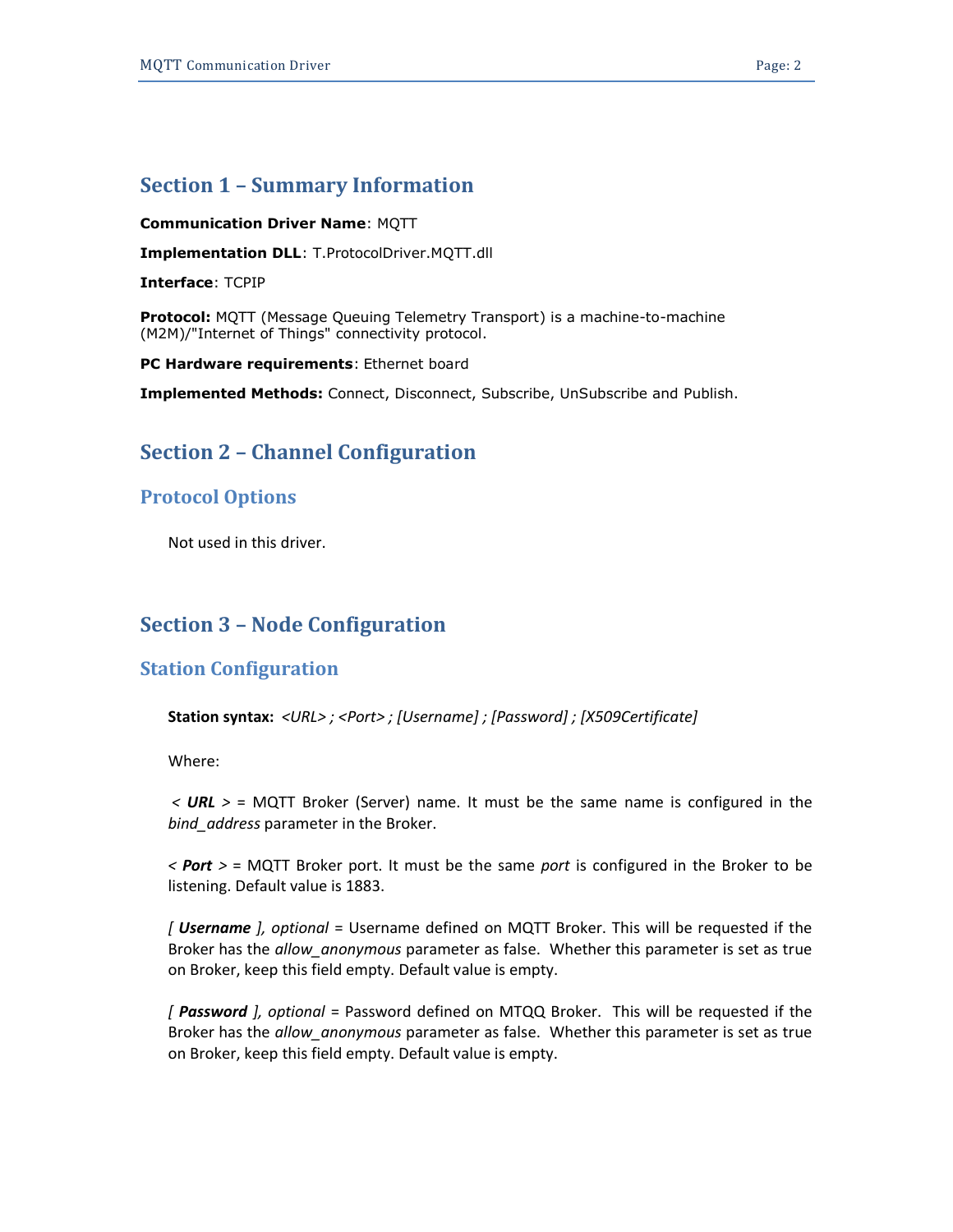*Note: One of the easiest ways to install the certificate on client computer is to use the wizard*  to import the certificates is through the "Internet Options" to import the certificate in the *"Trusted Root Certification Authorities". You need to import the certificate in DER format.*

## <span id="page-2-0"></span>**Station Examples**

**1. Broker configuration with no Username and Password and no SSL/TLS**

**Station Configuration** *URL:* test.mosquitto.org *Port:* 1883 *Username: <empty> Password: <empty> X509Certificate: <empty>*

**2. Broker configuration with Username and Password and no SSL/TLS**

Station Configuration *URL:* MSI *Port:* 1883 *Username:* Guest *Password:* 1234 *X509Certificate: <empty>*

**3. Broker configuration with SSL/TLS and no Username and Password**

**Station Configuration** *URL:* MSI *Port:* 8883 *Username: <empty> Password: <empty> X509Certificate:* C:\Certificates \mqtt\_ca.der

**4. Broker configuration with SSL/TLS and Username and Password**

Station Configuration *URL:* MSI *Port:* 8883 *Username:* Guest *Password:* 1234 *X509Certificate:* C: \mqtt\_ca.der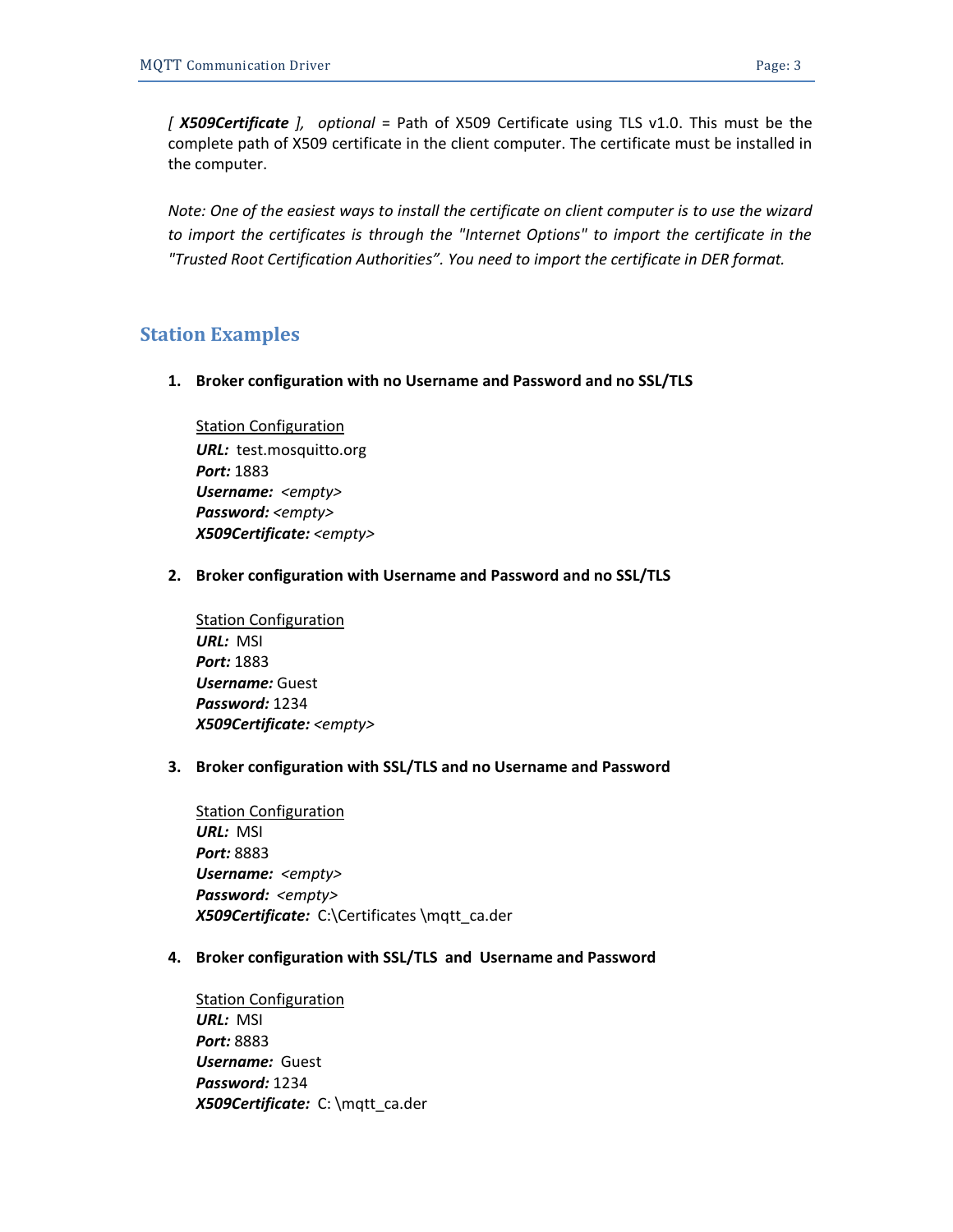## <span id="page-3-0"></span>**Section 4 – Point Configuration**

#### <span id="page-3-1"></span>**Address**

The syntax for the MQTT communication points are:

*<Topic>:<QoS>*

 *<Topic>* is a string, which is used by the broker to filter messages for each connected client. A topic consists of one or more topic levels. Each topic level is separated by a forward slash (topic level separator). Wildcards are not supported.

*<QoS>* Quality of Service (*QoS*) is an agreement between sender and receiver of a message regarding the guarantees of delivering a message. There are 3 QoS levels:

- *AtMostOnce*
- *AtLeastOnce*
- *ExactlyOnce*

E.g.: USA/Houston/Station1/Level:AtMostOnce

## <span id="page-3-2"></span>**Section 5 – Troubleshoot**

The status of the driver execution can be observed through the diagnostic tools, which are:

- Trace window
- Property Watch
- Module Information

Status value of 0 (zero) means communication success. Negative values indicate internal driver error.